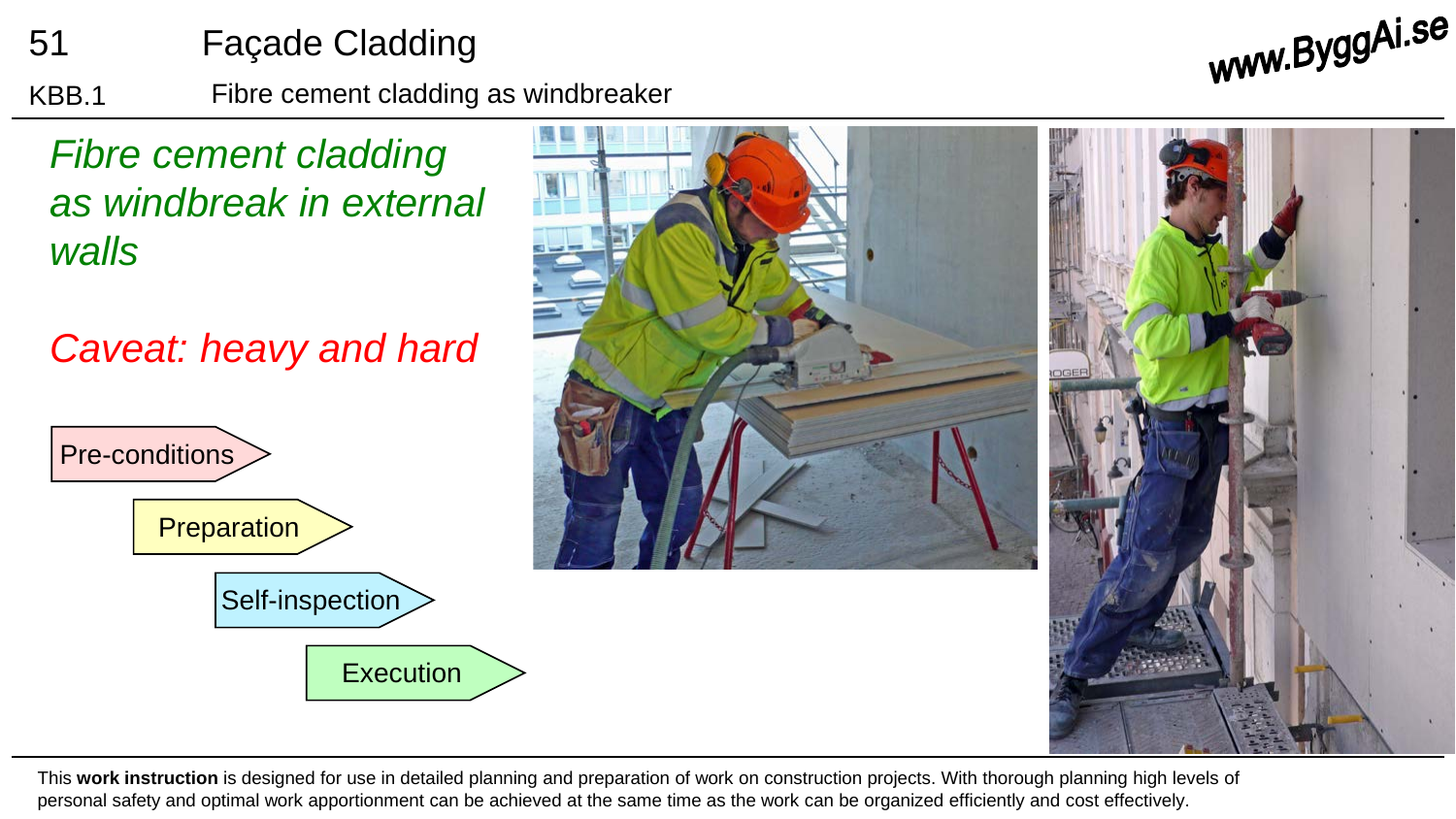# <span id="page-1-0"></span>Safety — Risk assessment

| Work activity & Problem                                                      | P   | C   | $Risk = P^*C$ | Action                                                   |
|------------------------------------------------------------------------------|-----|-----|---------------|----------------------------------------------------------|
| Overloading, straining. The sheets are heavy and<br>difficult to screw into. | 10  | 50  | 500           | Use the transport and lifting aids. Pre-drill the holes. |
| Cluttered workplace = Twisting or fall injuries                              | 3   | 70  | 210           | Regular tidying                                          |
| Sawing and drilling                                                          | 0,5 | 100 | 50            | Use worktable                                            |
|                                                                              |     |     |               |                                                          |

|                   |           | Assessment of probability |                     | Assessment of consequences |             |                                        |
|-------------------|-----------|---------------------------|---------------------|----------------------------|-------------|----------------------------------------|
| Probability = $P$ | $P = 0.1$ | Very unlikely             | (<1 times/10 years) | $C = 0.5$                  | Trifle      |                                        |
| $Consequence = C$ | $P = 1$   | Unlikelv                  | (1 times/10 years)  | $C=1$                      | Tiny        | (1 - 2 days sick leave)                |
| $Risk = P * C$    | $P = 3$   | Low probability           | (1 times/3 years)   | $C=5$                      | Small       | (3 - 7 days sick leave)                |
|                   | $P = 10$  | Relative probability      | (1 times/year)      | $C = 15$                   | Tactile     | $(8 - 29)$<br>$\cdots$                 |
|                   | $P = 30$  | Probable                  | (1 times/month)     | $C=70$                     | Severe      | $\cdots$<br>$(30-299)$                 |
|                   |           |                           |                     | $C = 500$                  | Very severe | $\sim$ $^{10}$ $\sim$ $^{11}$<br>(>300 |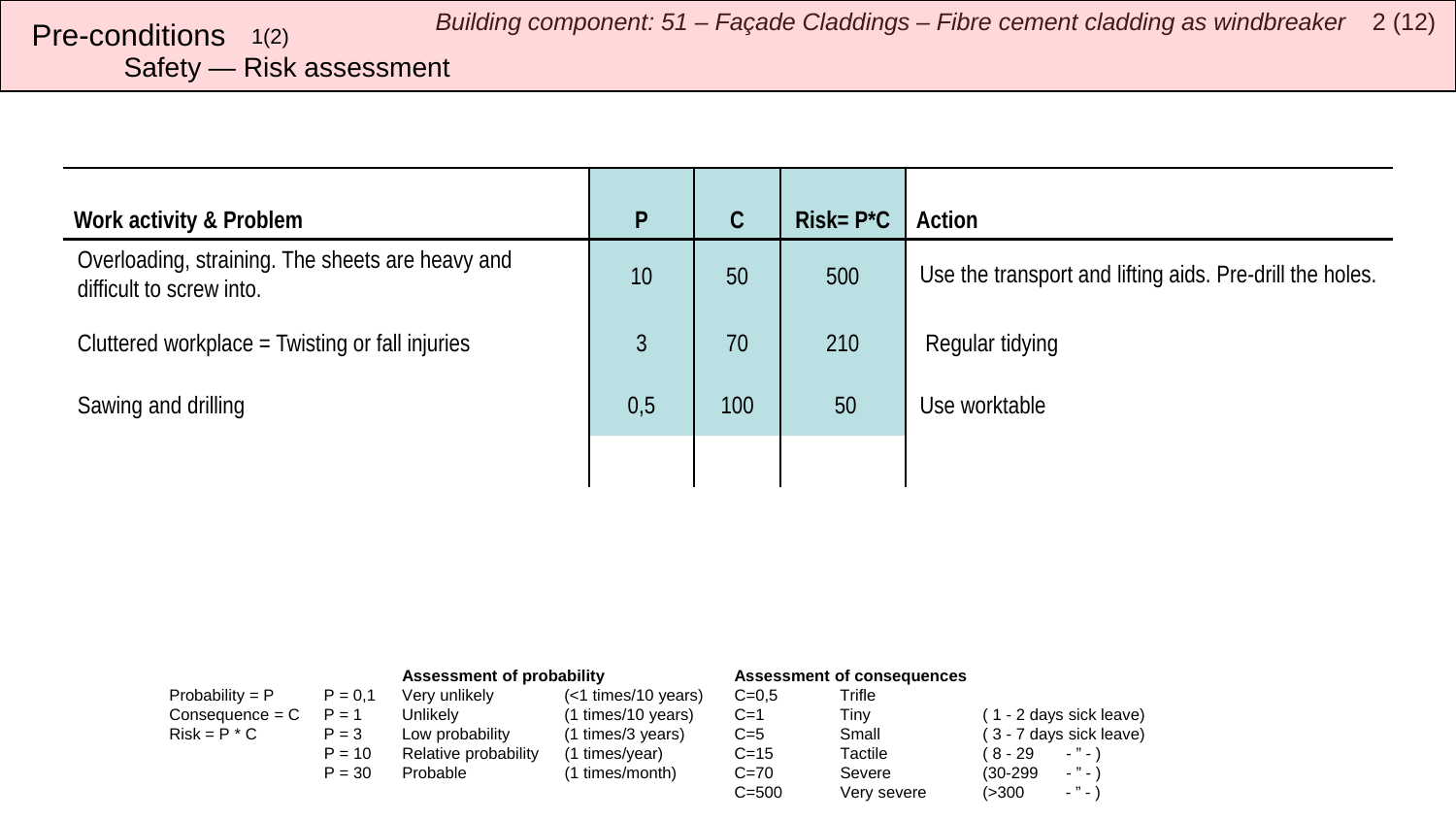*Building component: 51 – Façade Claddings – Fibre cement cladding as windbreaker* <sup>3</sup> (12) Pre-conditions 2(2)

Safety — Protective gear

*Text from the Working Environment Authority's brochure Safer Construction Work*

## **Personal Protective Equipment** § **71**

Safety helmet and protective footwear should be used unless this is clearly unnecessary. Other personal protective equipment such as eye protection, hearing protection and gloves should be worn when required.

### **First Aid** § **31**

First Aid should be available. Staff who are trained to provide First Aid should always be available. Facilities and First Aid equipment should be marked with signs. There shall also be signs presenting phone numbers, address and, if necessary, route description of the local emergency services.

Regulations related to First Aid are presented in AFS 1999:7 "First Aid and Emergency Support".

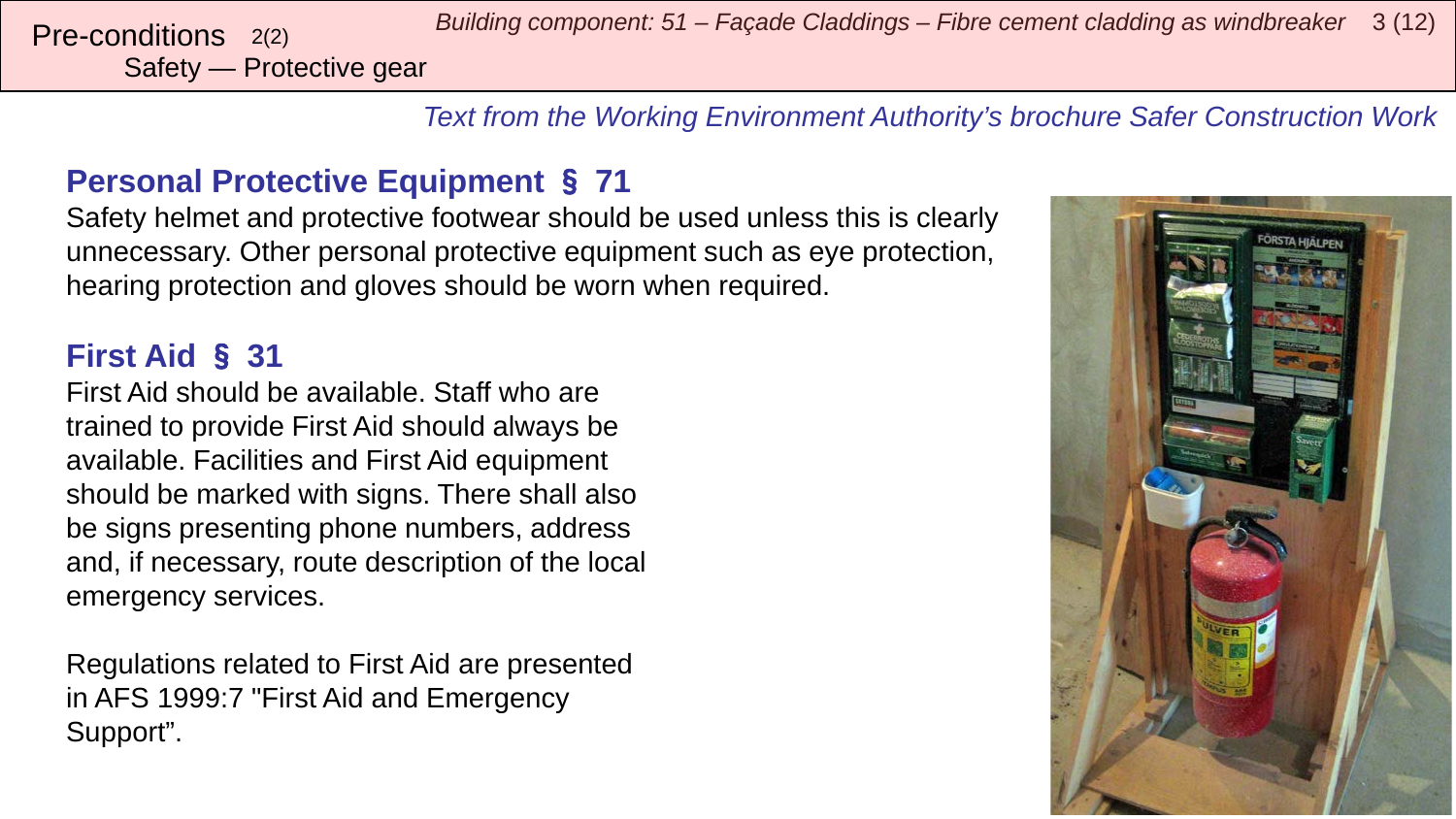#### <span id="page-3-0"></span>Equipment and material **Preparation**  $1(2)$

# **Materials:**

- Fiber cement claddings are 3.2 to 9 mm thick
- Self-drilling screws with flat surface mounted head
- Special sealing and joint strip for jointing/splicing of the sheets
- Where the support of a strut is missing

# **Machinery and equipment:**

- $\Box$  Saw with suction
- Long ruler when cutting possible with clamps
- **Screwdrivers**
- Drill
- Sheet Holders
- Foot lift
- Two stage **paso** trestles
- Platform with wide standing surface
- Distribution trolley
- Cables 10A, junction box, lamps
- Trash bags for waste

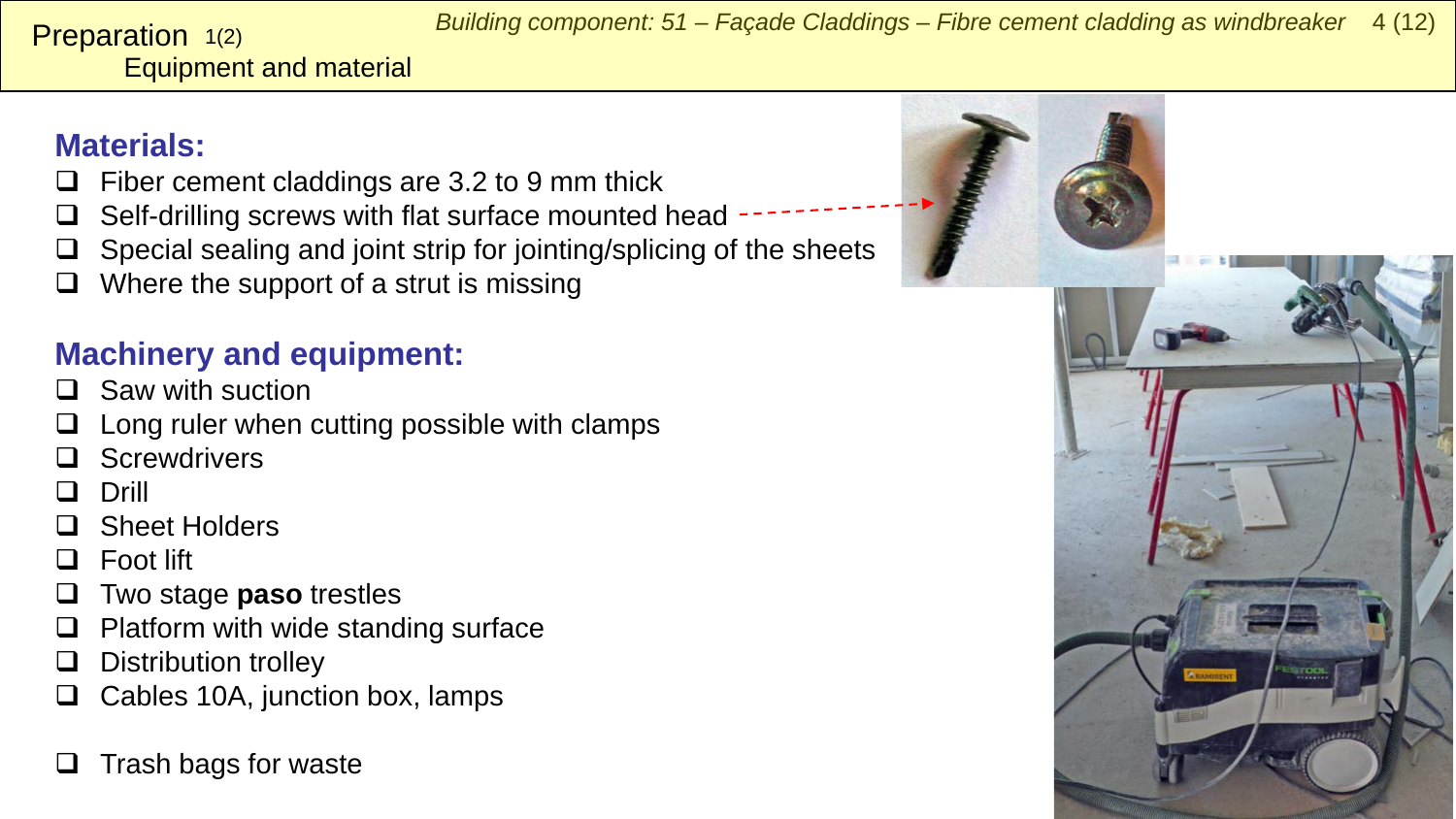Deliveries - logistics Preparation 2(2)



*Building component: 51 – Façade Claddings – Fibre cement cladding as windbreaker* 5 (12)



**Fiber cement claddings** are heavy - heavier than the plasterboards - and 1200 wide.

#### **Ingenious device to the left:**

- The discs are placed by crane on to the loading dock
- In the correct working height
- In dust-free environment ...
- the waste container directly below

To the right sheeting trolley for transport and storage.

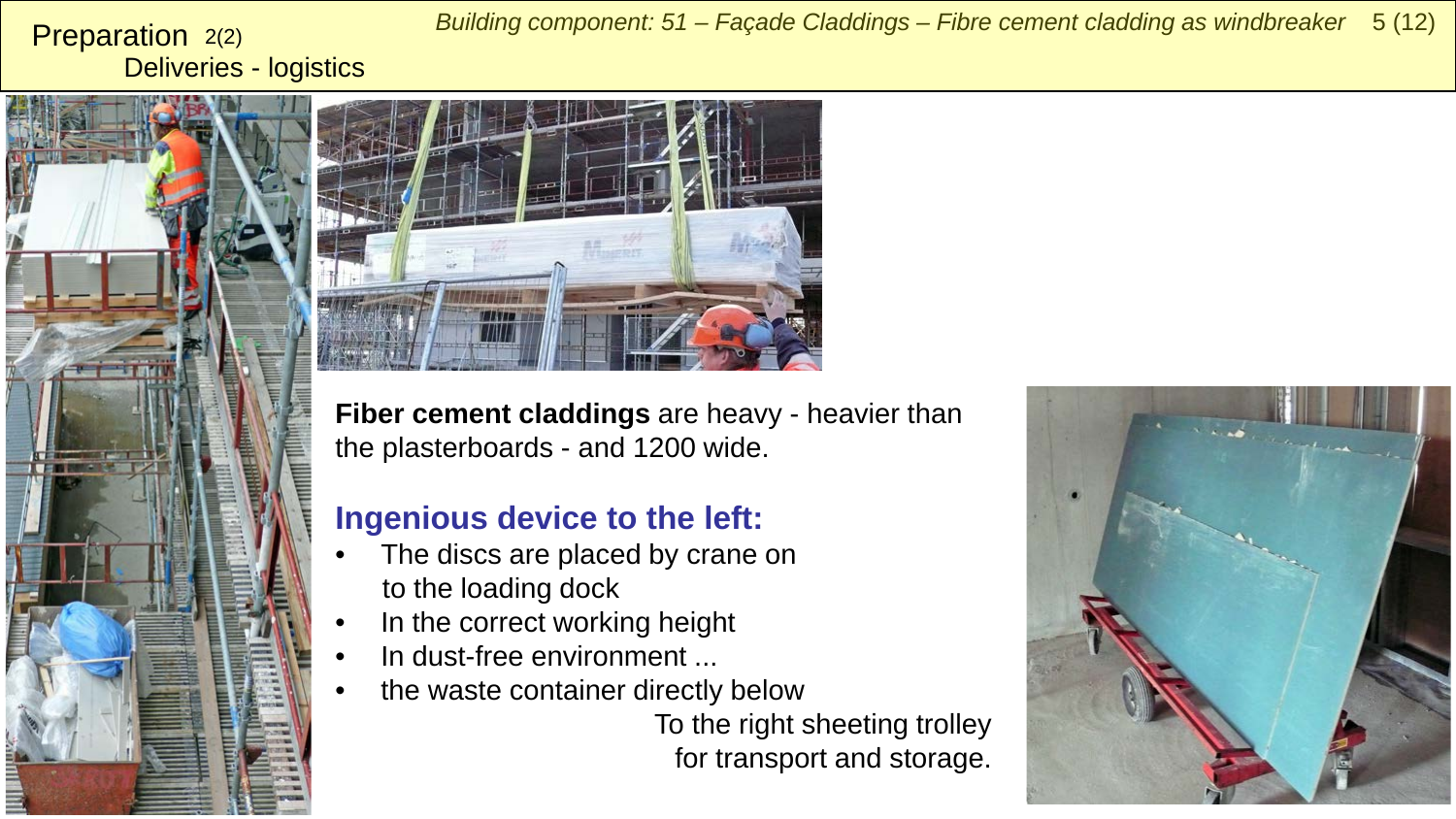#### <span id="page-5-0"></span>Template & instructions Self-inspection 1(2)

| <b>No</b>        | <b>Check</b>                                                        | <b>Method or equipment</b>                | <b>Frequency</b> | <b>Result</b> | <b>Date</b><br><b>Signature</b> | <b>Deviation/Remedy</b><br>Approval/Non-A |
|------------------|---------------------------------------------------------------------|-------------------------------------------|------------------|---------------|---------------------------------|-------------------------------------------|
| $\mathbf{1}$     | Studded framework                                                   | Correct dimensions,<br>spacing of battens |                  |               |                                 |                                           |
| $\sqrt{2}$       | Noggins                                                             | Ocular                                    |                  |               |                                 |                                           |
| $\mathbf{3}$     | Seams and joints of support or special<br>support or jointing strip | Ocular                                    |                  |               |                                 |                                           |
| $\overline{4}$   | Fasteners = as specified                                            |                                           |                  |               |                                 |                                           |
| $\sqrt{5}$       |                                                                     |                                           |                  |               |                                 |                                           |
| $\,6\,$          |                                                                     |                                           |                  |               |                                 |                                           |
| $\overline{7}$   |                                                                     |                                           |                  |               |                                 |                                           |
| $\,8\,$          |                                                                     |                                           |                  |               |                                 |                                           |
| $\boldsymbol{9}$ |                                                                     |                                           |                  |               |                                 |                                           |
| 10               |                                                                     |                                           |                  |               |                                 |                                           |
| 11               |                                                                     |                                           |                  |               |                                 |                                           |
|                  |                                                                     |                                           |                  |               |                                 |                                           |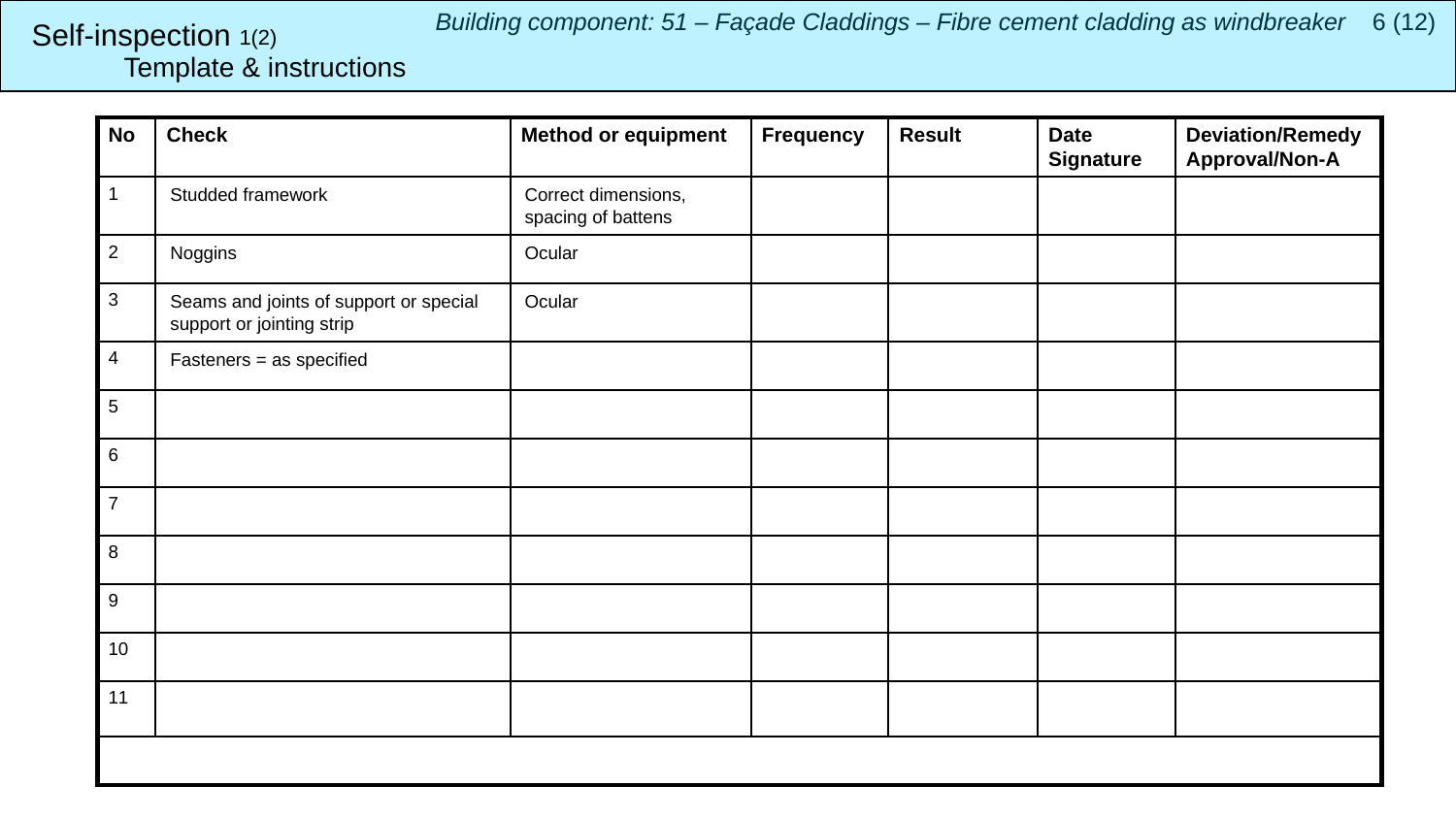# **Quality criteria for the project and the product**

- Study Drawings, Specifications and Inspection planning
- Think through the alternative **methods of production** and handling of materials, tools etc. that can meet the requirements



## *Pay particular attention to*

- performs joints and connections as specified and in accordance with the manufacturer's instructions
- Minimize joints and seams
- Seal the penetrations and connections ensure the proper functioning of the windbreaker
- Do not install damaged sheets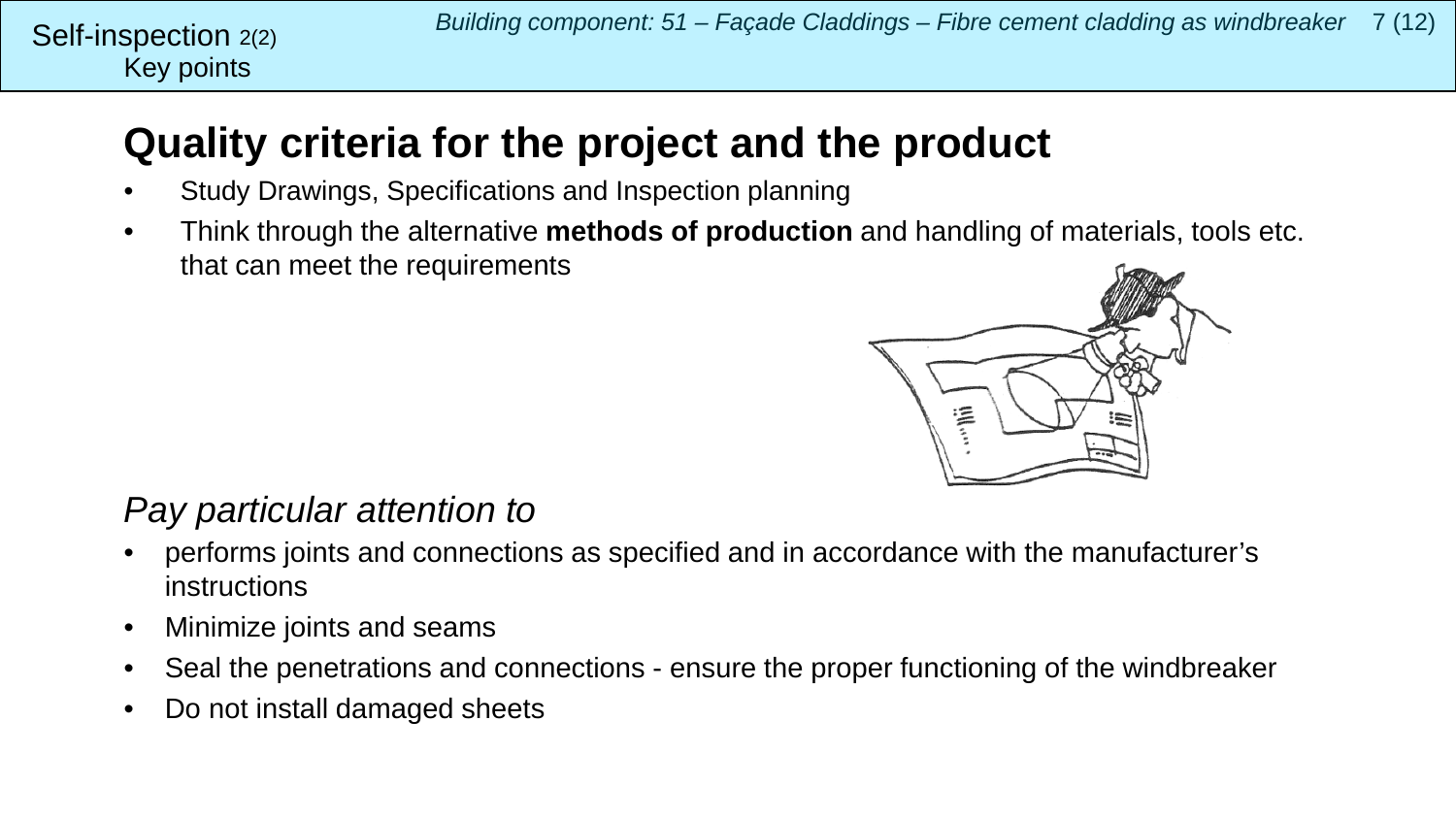<span id="page-7-0"></span>Work activity 1(5)

Marking of screw lines, underlying studs and cutting lines.

#### **1. Frame of steel studs**

To the right pre-drilled screw holes are being drilled when it was too difficult to stand on the scaffolding and push the screws into the steel studs.



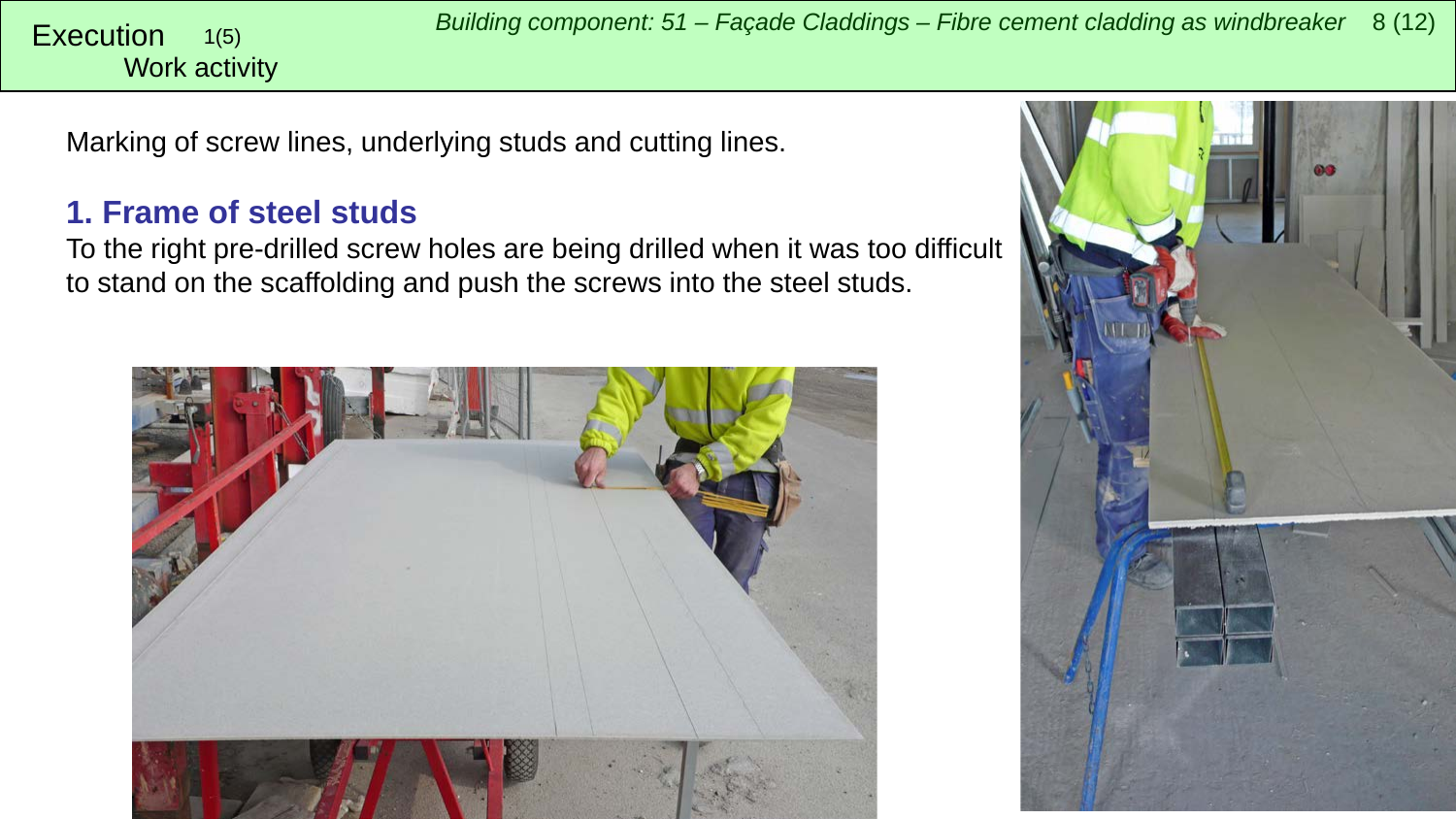#### 2(5) Work activity



The sheets are heavy. Pictured below two people are collaborating in the assembly process. One person holding the sheet and the other screwing= One person works 20 % of the time - just to keep the sheet in place. The person on the right did the work alone by driving the two knives into the wall below the sheeting thus holding the sheeting in place.

Better methods are sought!

Joints in windbreakers without the support of girders or panel should be performed with special sealing and jointing strips.

Here with unnecessarily long screws.



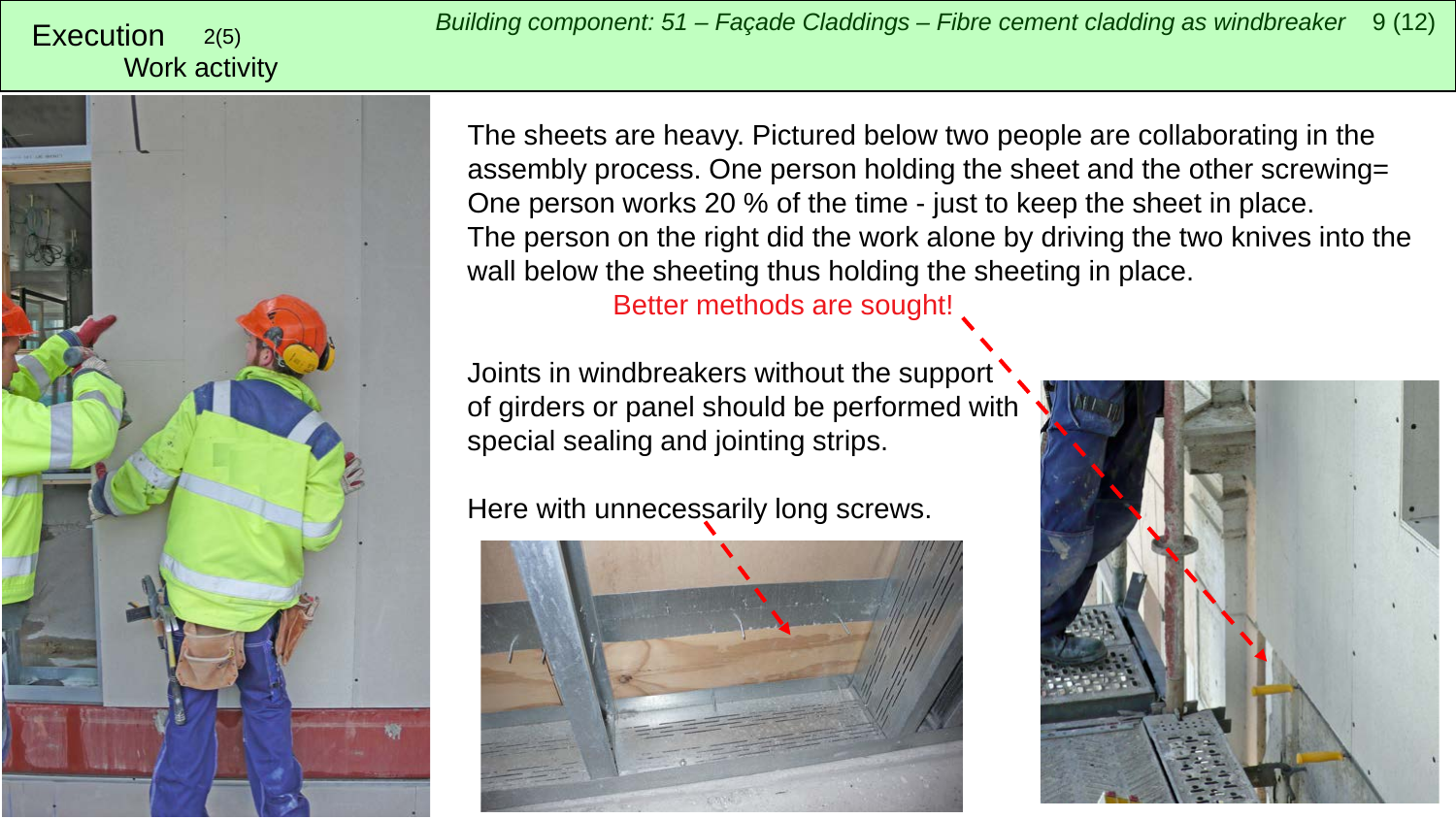*Building component: 51 – Façade Claddings – Fibre cement cladding as windbreaker* <sup>10</sup> (12) Execution 3(5) Work activity Pre-drilled holes and screw lines. The windbreaker is emerging. Oblique window parapet.179111-1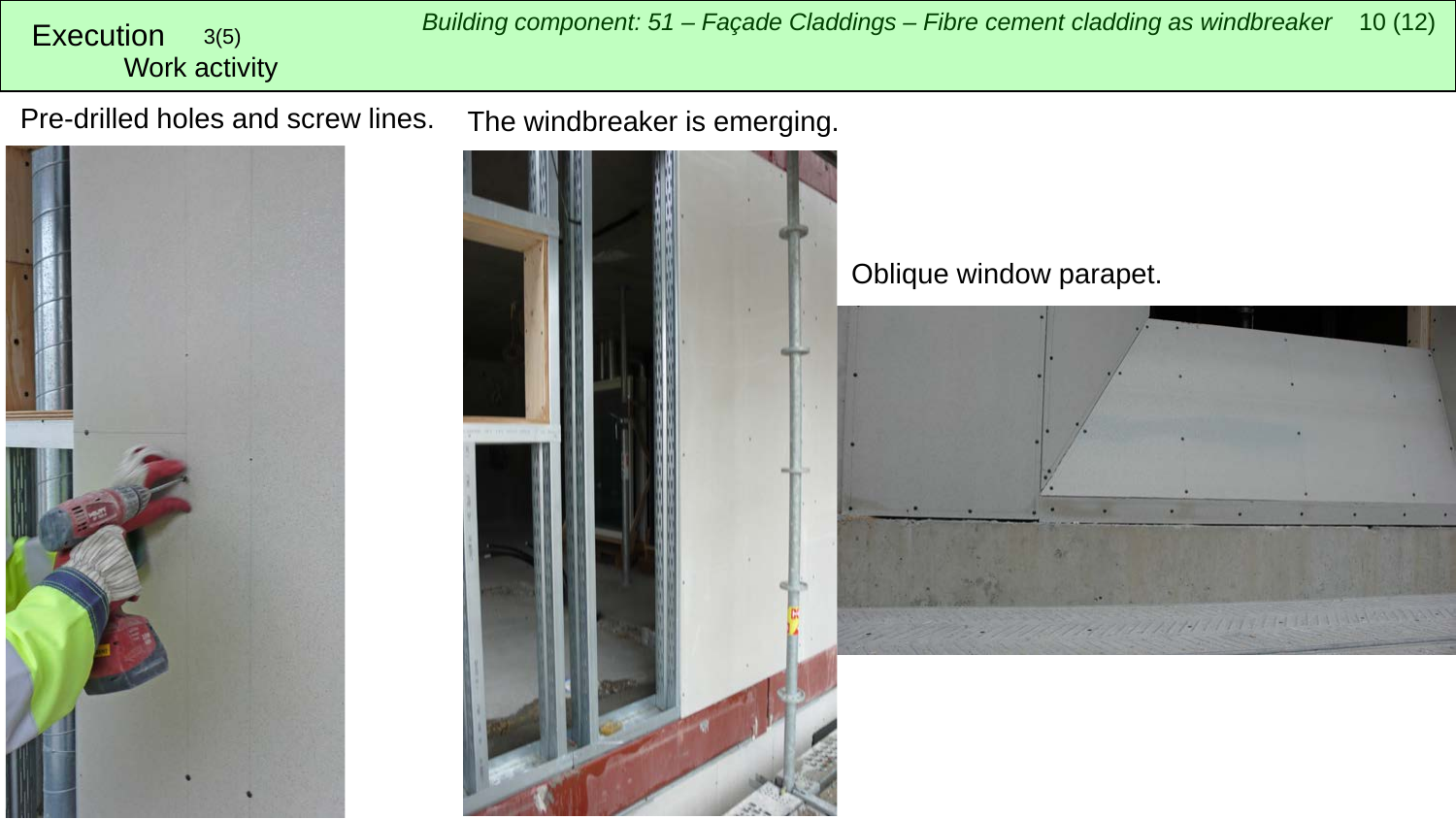Work activity

**Frame with wooden studs**

The sheets can be nailed onto the wooden studs with a Nail Gun which takes less time and is more ergonomic.

Nail bands loaded into Nail Gun.





Joints (splices) in wind boards without the support of girders or panels should be installed with special sealing and jointing strip.

Here, the H- profile of 9 mm plasterboard is being used.

Unnecessary work: In this project the architect had prescribed horizontal boards which led to several joints being without the support of studs